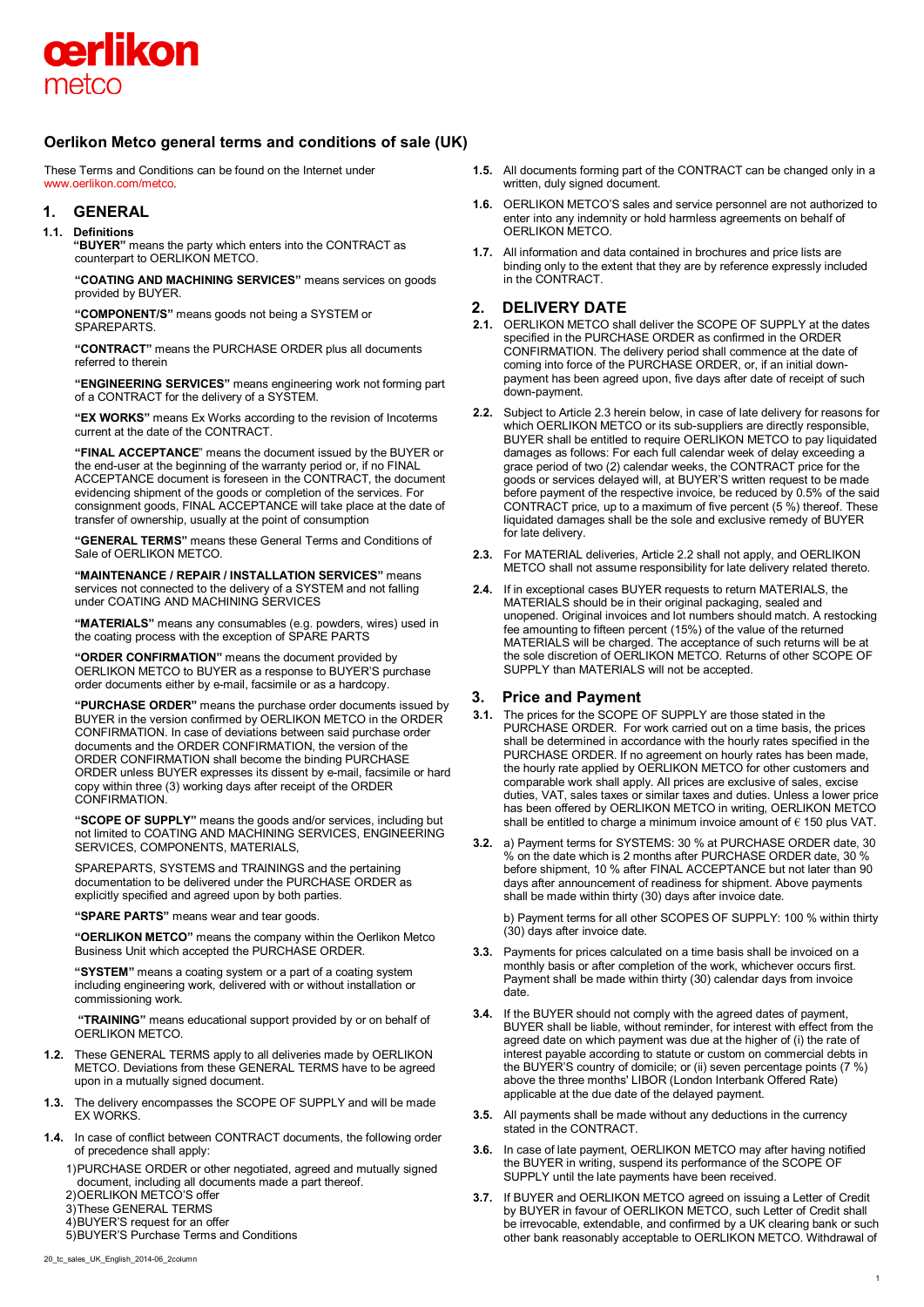

the money shall be against invoice and bill of lading or warehouse receipt.

# **4. Intellectual Property**

- **4.1.** BUYER shall provide the technical documentation (e.g. up-to-date drawings, descriptions, charts, instructions) which is necessary for the delivery of the SCOPE OF SUPPLY and is specified in the CONTRACT. BUYER confirms that BUYER is fully authorized to use (or have used) the technical documentation provided to OERLIKON METCO for the performance of the SCOPE OF SUPPLY by OERLIKON METCO or its sub-suppliers, respectively. In case BUYER is not authorized to order said performance from OERLIKON METCO without violation of intellectual property rights of third parties, or if such right should be challenged, BUYER shall inform OERLIKON METCO without any delay. In this case, OERLIKON METCO shall stop the work until the approvals needed for the performance have been obtained.
- **4.2.** OERLIKON METCO shall not use technical documentation received from BUYER for any purpose other than to fulfill the CONTRACT.
- **4.3.** Any know-how, inventions, patents or copyrights or the like belonging to or provided by OERLIKON METCO and used for or developed in the course of the fulfillment of the CONTRACT by OERLIKON METCO shall remain OERLIKON METCO'S property, and no ownership shall be transferred to BUYER with respect to such know-how, inventions, patents and copyrights, independent of the hardware on which such know-how, inventions, patents or copyrights is made available (machinery, paper, electronic medium, etc.). However, BUYER shall be granted a limited right to use such know-how, invention, patents, copyright or the like for the operation, maintenance and repair of the SCOPE OF SUPPLY on a non-exclusive basis, which right shall **not** include the use of the said intellectual property for the reproduction of the SCOPE OF SUPPLY or parts thereof. If the SCOPE OF SUPPLY consists of ENGINEERING SERVICES, BUYER shall be permitted to use, on a non-exclusive basis, the documentation received for the purpose described in the PURCHASE ORDER. In case of doubt, ENGINEERING SERVICES provided for the development of a SYSTEM or related to COATING AND MACHINING SERVICES shall be deemed to be made for the purpose of procurement of such goods or services from OERLIKON METCO.
- **4.4.** a) OERLIKON METCO warrants that the SCOPE OF SUPPLY and any part thereof, in the particular form sold by OERLIKON METCO, shall not infringe any intellectual property rights of third parties. In the event of any patent infringement relating to the said SCOPE OF SUPPLY, OERLIKON METCO may, in its sole discretion, procure the right to use the SCOPE OF SUPPLY, or modify or replace it so that it is rendered non-infringing. The obligations of OERLIKON METCO set forth herein are contingent upon (i) OERLIKON METCO receiving prompt written notice from BUYER of such infringement; (ii) OERLIKON METCO receiving assistance from BUYER in the defence of such claims of infringement; and (iii) the right of OERLIKON METCO to settle or defend any proceedings or claim.

b) This obligation of OERLIKON METCO shall not apply to (i) the SCOPE OF SUPPLY or part thereof which has been manufactured according to BUYER'S design, (ii) services performed by using BUYER'S documentation, (iii) the use of the SCOPE OF SUPPLY or any part thereof in conjunction with any other product in a combination not furnished by OERLIKON METCO as part of the SCOPE OF SUPPLY, (iv) products fabricated by using the SCOPE OF SUPPLY. As to any such equipment, service, product, part or use in such combination, OERLIKON METCO assumes no liability whatsoever for infringement of intellectual property rights of third parties, and BUYER shall indemnify OERLIKON METCO against any respective infringement claims. OERLIKON METCO shall co-operate with BUYER in the same manner as required by OERLIKON METCO under 4.4 a) (i) to (iii) herein above.

**4.5**. OERLIKON METCO'S copyrighted material shall not be copied by BUYER except for archiving purposes or to replace a defective copy.

# **5. Installation and site preparation**

- **5.1.** If installation services are a part of the SCOPE OF SUPPLY, it is the responsibility of the BUYER to prepare the site environmentally and to provide the required services, including, without limitation, electrical wiring and conduit, dry compressed air and piping, gas supply and piping, tools for installation, water drain, permits, including work permits, licenses, approvals, etc. as well as whatever is required to uncrate and move the equipment into its location.
- **5.2.** BUYER also undertakes to maintain the facilities, upon which OERLIKON METCO'S personnel may be required to enter, in a safe condition, and to comply with all applicable laws, statutes and regulations governing workplace health and safety, and to give

OERLIKON METCO'S personnel all instructions necessary. OERLIKON METCO shall make sure that its personnel will follow all instructions reasonably made by BUYER. The same applies vice versa in case BUYER'S personnel have to enter upon OERLIKON METCO'S facilities.

**5.3.** BUYER'S failure to comply with the obligations stated in Articles 5.1 and 5.2 above shall entitle OERLIKON METCO to either stop rendering its services, and/or postpone the delivery terms, and/or ask for additional charges for the lost time of its service personnel, such time to be calculated and charged in accordance with Articles 3.1 and 3.3 above.

# **6. Warranty**

Articles 6.1 to 6.7 contain specific warranties referring to various SCOPES OF SUPPLY. Only the warranty provision(s) referring to a specific SCOPE OF SUPPLY shall apply.

# **6.1. SYSTEMS and COMPONENTS**

OERLIKON METCO shall remedy any defect resulting from faulty materials or faulty workmanship. To the extent OERLIKON METCO is responsible for the design the same obligation applies to defects resulting from faulty design. If requested to do so by BUYER in writing, and as BUYER'S sole and exclusive remedy, OERLIKON METCO agrees to, at its sole option, either repair or replace the faulty parts of the SCOPE OF SUPPLY, or supply BUYER with non-defective SCOPE OF SUPPLY or part thereof. These remedies shall be provided for the defects notified to OERLIKON METCO during the warranty period under the conditions defined in Article 6.9 herein below and are granted for twelve (12) months.

# **6.2. MATERIALS**

OERLIKON METCO warrants that when dispatched from OERLIKON METCO'S factory, all MATERIALS will meet the specifications described in the respective product data sheet. If requested to do so by BUYER in writing, and as BUYER'S sole and exclusive remedy, OERLIKON METCO agrees to replace, at OERLIKON METCO'S own cost, any MATERIALS which do not meet the specifications described in the said product data sheet or which have been specifically agreed upon in the CONTRACT. These remedies shall be provided for the defects notified to OERLIKON METCO during the warranty period under the conditions defined in Article 6.9 herein below and are granted for two (2) months.

# **6.3. COATING AND MACHINING SERVICES**

OERLIKON METCO shall remedy any defect resulting from not using the materials specified, or from faulty workmanship. OERLIKON METCC assumes no warranty or representation regarding the fitness of the coating or machining applied for the purpose for which the coated goods are intended to be used. If requested to do so by BUYER in writing, and as BUYER'S sole and exclusive remedy, OERLIKON METCO shall at its sole option repair the defective coating or machining or remove and reprocess it. These remedies shall be provided for the defects notified to OERLIKON METCO during the warranty period under the conditions defined in Article 6.9 herein below and are granted for six (6) months.

# **6.4. MAINTENANCE / REPAIR / INSTALLATION SERVICES**

OERLIKON METCO'S obligations consist of using proper care and skill in performing the work described in the CONTRACT and, if parts (SPARE PARTS or other parts) are supplied by OERLIKON METCO in connection with such SERVICES, to deliver parts, which are free of defects. If requested to do so by BUYER in writing, and as BUYER'S sole and exclusive remedy, OERLIKON METCO shall remedy any faulty service work at its own cost. Defects resulting from insufficient or inappropriate documentation delivered by BUYER shall be remedied at BUYER'S cost. These remedies shall be provided for the defects notified to OERLIKON METCO during the warranty period under the conditions defined in Article 6.9 herein below and are granted for six (6) months.

#### **6.5. SPARE PARTS**

OERLIKON METCO shall remedy any defect resulting from faulty materials or faulty workmanship. If requested to do so by BUYER in writing, and as BUYER'S sole and exclusive remedy, OERLIKON METCO agrees to, at its sole option, either repair or replace the faulty SPARE PARTS, or supply BUYER with non-defective SPARE PARTS. These remedies shall be provided for the defects notified to OERLIKON METCO during the warranty period under the conditions defined in Article 6.9 herein below and are granted for twelve (12) months except as otherwise agreed upon in the CONTRACT or as can normally be expected for such types of SPAREPARTS and the specific use, whichever time period is the shortest.

#### **6.6. ENGINEERING SERVICES**

OERLIKON METCO'S obligations consist of using proper care and skill in performing the work described in the CONTRACT. However, OERLIKON METCO does not provide any warranty for successful achievement of the results envisaged in the CONTRACT. If requested to do so by BUYER in writing, and as BUYER'S sole and exclusive remedy,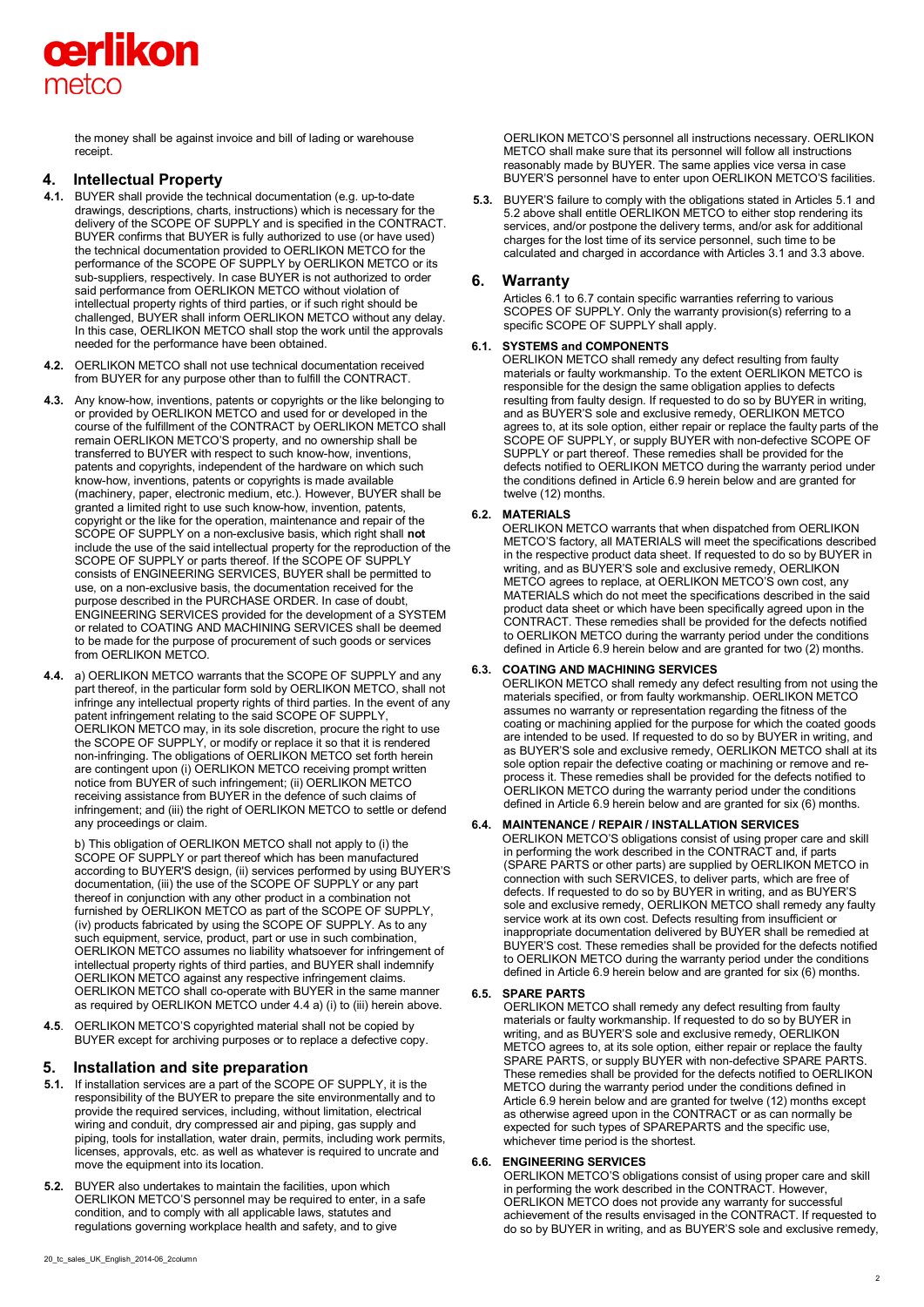# cerlikon metco

OERLIKON METCO shall remedy any faulty service work at its own cost. These remedies shall be provided for the faults notified to OERLIKON METCO during the warranty period under the conditions defined in Article 6.9 herein below and are granted for six (6) months.

#### **6.7. TRAINING**

OERLIKON METCO'S obligations consist of using proper care and skill in performing the TRAINING. OERLIKON METCO shall assume liability regarding correctness of the content communicated, orally or in writing, only to the extent that damages resulting from TRAINING are based on OERLIKON METCO'S gross negligence or willful misconduct.

#### **6.8. Performance Guarantee**

Unless explicitly specified in the CONTRACT, OERLIKON METCO shall not provide performance guarantees. If a performance guarantee has been agreed upon, it shall be fulfilled if the guaranteed values have been reached in a performance test, or, if no such test has been agreed upon, if the SCOPE OF SUPPLY goes into commercial operation. OERLIKON METCO'S liability for not reaching the guaranteed values, although the pre-conditions for which the BUYER or the end-user are responsible have been fulfilled shall be limited to liquidated damages amounting to maximum ten percent (10 %) of the CONTRACT price for all SCOPE OF SUPPLY, except for SYSTEMS, for which OERLIKON METCO'S liability shall be limited to liquidated damages amounting to maximum five percent (5%) of the CONTRACT PRICE.

#### **6.9. General Conditions applicable to OERLIKON METCO'S Warranty**  a) Place where Warranty Work is executed

OERLIKON METCO reserves the right to require that the BUYER or the end-user returns the SCOPE OF SUPPLY or parts thereof to OERLIKON METCO'S production facility to provide proper warranty service. Regarding SYSTEMS, OERLIKON METCO shall use its best efforts to perform the warranty work at BUYER'S or end-user's facility, and as soon as reasonably practicable after receipt of written notification by the BUYER or the end-user. In case OERLIKON METCO requires that the BUYER or end-user returns the SYSTEM or part thereof to OERLIKON METCO'S facilities, OERLIKON METCO shall reimburse BUYER or enduser solely the costs paid for sea or land transportation, with the exclusion of any internal costs. Regarding COATING AND MACHINING SERVICES, OERLIKON METCO shall bear the costs for the corresponding repair or reprocessing work which occurs outside its works if it is not possible to carry out such repairs or reprocessing work in OERLIKON METCO'S works, or if this would involve unreasonable expenses. Such costs shall be borne to the extent that they are reasonable under the circumstances prevailing, and provided BUYER or end-user has obtained OERLIKON METCO'S prior written approval.

#### b) Start of Warranty Period

Unless otherwise agreed upon in writing, the warranty period for SYSTEMS, COMPONENTS, and MAINTENANCE / REPAIR / INSTALLATION SERVICES starts at the date of FINAL ACCEPTANCE of the respective SCOPE OF SUPPLY, in any case not later than ninety (90) days after announcement of readiness for shipment in case of delivery of goods, or completion of the services. FINAL ACCEPTANCE shall not be deferred due to minor defects. For MATERIALS, COATING AND MACHINING SERVICES and SPARE PARTS the warranty period starts at the date of delivery EX WORKS.

#### c) Early termination of Warranty Period

The warranty periods stipulated in 6.1 to 6.7 above shall terminate if BUYER or a third party undertakes inappropriate or improper modification or repairs, or if the BUYER, in case of a defect, does not as soon as reasonably possible take all appropriate steps to mitigate damages and to notify OERLIKON METCO in writing of its obligation to remedy such defect.

#### d) Maximum Warranty Period

Any warranty period (including but not limited to new warranty periods for replaced, or repaired goods, or repeated services, and including cases when commencement of the warranty period is deferred, etc.) shall expire after the addition to the original warranty period of half of the number of months of the original warranty period.

#### e) Deliveries to Medical Industry

If the SCOPE OF SUPPLY is delivered for use in the medical industry such as but not limited to (i) COATING AND MACHINING SERVICES applied on medical devices, (ii) SYSTEMS, COMPONENTS, SPARE PARTS, MATERIALS used for the production of medical devices, (iii) MAINTENANCE/REPAIR/INSTALLATION SERVICES on SYSTEMS etc. as mentioned under (ii) herein before - OERLIKON METCO shall not assume any liability for biocompatibility, sterility or other requirements typically asked for in the medical industry. BUYER shall indemnify and hold OERLIKON METCO harmless from any and all claims made by third parties against OERLIKON METCO and shall make sure that BUYER'S insurance carriers shall waive their right of subrogation against OERLIKON METCO.

The BUYER or end-user shall at its own expense arrange for any dismantling and reassembly of equipment other than the dismantling and reassembly of the equipment pertaining to the SCOPE OF SUPPLY, to the extent that this is necessary to remedy the defect. Total liquidated damages as described under Articles 2.2 and 6.8 above shall be limited to a total aggregate amount equivalent to ten percent (10 %) of the CONTRACT Price. OERLIKON METCO MAKES NO WARRANTY OR REPRESENTATION TO THE SCOPE OF SUPPLY OTHER THAN AS SPECIFIED IN THIS SECTION. ALL OTHER WARRANTIES, EXPRESS OR IMPLIED, INCLUDING BUT NOT LIMITED TO THE IMPLIED WARRANTIES OF

# **6.10. Hazard Warning Responsibility**

ARE HEREBY EXCLUDED.

OERLIKON METCO.

f) Exclusion from OERLIKON METCO'S Warranty

Excluded from OERLIKON METCO'S warranty and liability for defects are all deficiencies which cannot be proved to have their origin in bad material, faulty design (if applicable), or poor workmanship, including, without limitation, deficiencies resulting from normal wear and tear, improper maintenance, failure to observe the operating instructions or deficiencies resulting from other reasons beyond OERLIKON METCO'S control, including, without limitation, damages caused by erosion, corrosion or cavitation. Replaced parts shall become the property of

BUYER and OERLIKON METCO acknowledge that each have respective obligations with respect to maintaining compliance with all safety and health related regulations concerning SCOPE OF SUPPLY. BUYER is familiar with the SCOPE OF SUPPLY and acknowledges its separate and independent knowledge of such risks, which are known in BUYER'S industry. BUYER shall maintain compliance with all safety and health related governmental requirements concerning SCOPE OF SUPPLY and shall take all reasonable and practical steps to inform, warn, and familiarize its employees, agents, contractors, and customers with all hazards associated therewith, including handling, shipment, storage, use, and disposal. BUYER assumes as to its employees, independent contractors, and subsequent purchasers of the SCOPE OF SUPPLY sold hereunder, all responsibility for all such necessary warnings or other precautionary measures. BUYER shall defend at its own expense, indemnify fully and hold harmless OERLIKON METCO and its parents, subsidiaries, and affiliates and its and their agents, officers, directors, employees, representatives, successors, and assigns from and against any and all liabilities, losses, damages, demands, claims, penalties, fines, actions, suits, legal, administrative or arbitration proceedings, judgments of any jurisdiction, costs and expenses (including, but not limited to, attorney's fees and related costs) arising out of or in any manner related to BUYER'S failure to provide necessary warnings or other precautionary measures in connection with the SCOPE OF SUPPLY sold hereunder.

MERCHANTABILITY AND FITNESS FOR A PARTICULAR PURPOSE,

# **7. OVERALL LIMITATION OF LIABILITY**

- **7.1.** NOTWITHSTANDING ANYTHING TO THE CONTRARY IN THIS CONTRACT, INCLUDING ALL DOCUMENTS MAKING PART THEREOF, AND TO THE MAXIMUM EXTENT PERMITTED BY LAW, IN NO EVENT SHALL OERLIKON METCO BE LIABLE TO THE BUYER BY WAY OF INDEMNITY OR BY REASON OF ANY BREACH OF CONTRACT OR OF STATUTORY DUTY OR BY REASON OF TORT (INCLUDING BUT NOT LIMITED TO NEGLIGENCE) OR ANY OTHER BASIS OF LEGAL LIABILITY FOR ANY LOSS OF PROFITS, LOSS OF CONTRACTS, INTERRUPTION OF PRODUCTION, LOSS OF OPPORTUNITY OR BUSINESS, INDIRECT, PUNITIVE, SPECIAL, INCIDENTAL OR CONSEQUENTIAL DAMAGES WHATSOEVER THAT MAY BE SUFFERED BY THE BUYER OR BUYER'S CUSTOMER.
- **7.2.** THE REMEDIES OF BUYER SET FORTH HEREIN ARE EXCLUSIVE, AND OERLIKON METCO'S LIABILITY WITH RESPECT TO ANY CONTRACT, INDEMNITY, TORT (INCLUDING NEGLIGENCE), UNDER ANY WARRANTY, STRICT LIABILITY OR OTHERWISE SHALL NOT EXCEED ONE HUNDRED PERCENT (100%) OF THE CONTRACT PRICE, UNLESS CLAIMS ARISE FROM GROSS NEGLIGENCE OR WILLFUL MISCONDUCT OF OERLIKON METCO.

#### **8. Export and other governmental documents**

- **8.1.** OERLIKON METCO undertakes to provide the documents required by any relevant authorities at OERLIKON METCO'S works for the manufacturing and transportation EX WORKS of the SCOPE OF SUPPLY.
- **8.2.** BUYER undertakes to provide all other documents required, including, without limitation, documents required by an authority at BUYER'S or